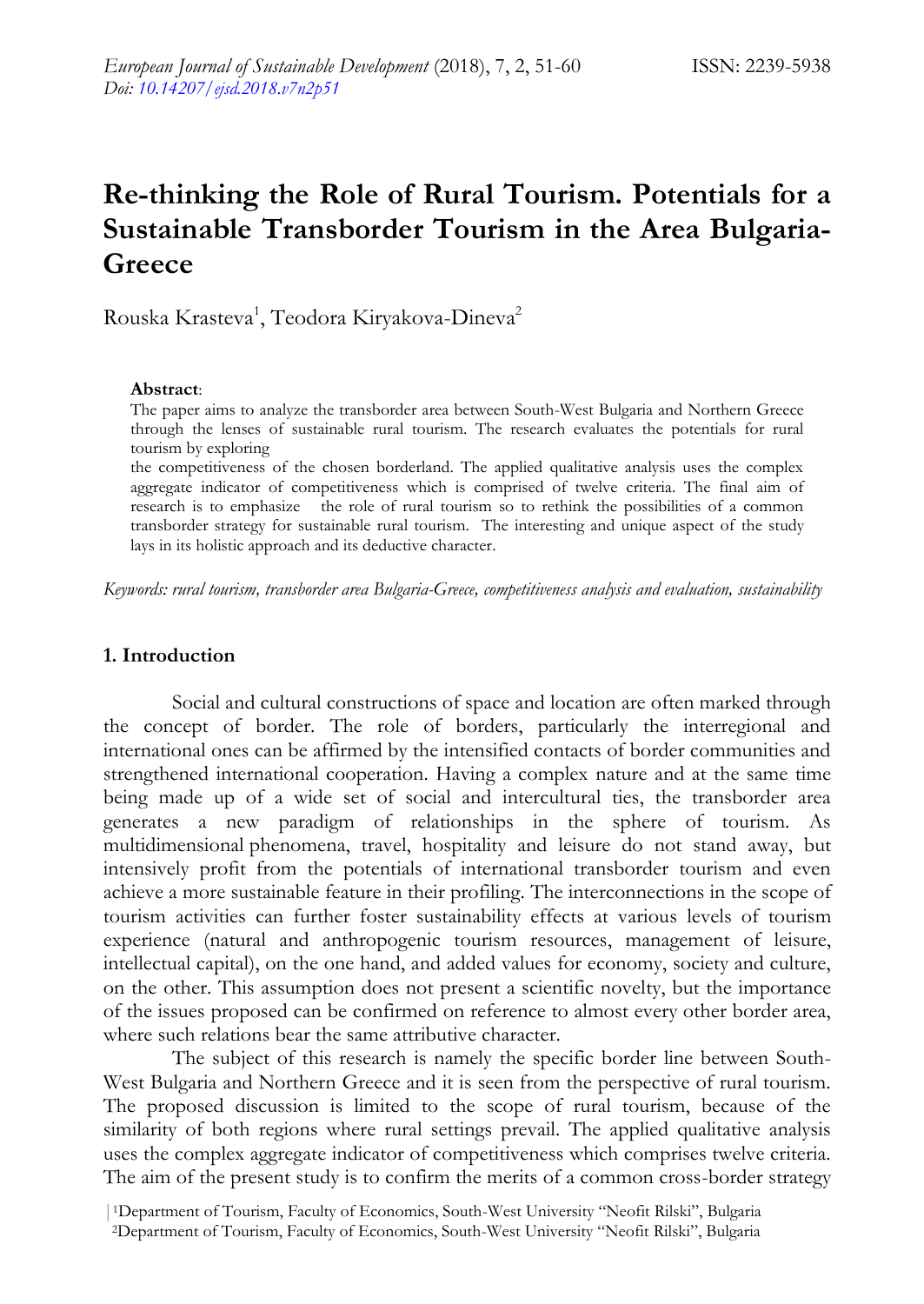for development of rural tourism in that region. The study furthers awareness of the sustainability effects between various levels of tourism activities (authenticity, management of leisure) and added values for economy, society and culture (such as exploration of local and national cultural narratives and metaphorical undercurrents in folklore [13]). The interesting and unique side of the study is its approach and its affirmative function, namely to acknowledge the role of rural tourism and accept its potential not as a panacea (Briedenhann and Wickens, 2004) [2] but as a tool for sustainable development in a border area. This study overviews rural tourism as an alternative (soft) kind of sustainable tourism, which plays an important role for the development of rural areas in the district of Blagoevgrad in south-west Bulgaria and in regional units Drama and Serres in northern Greece. Another aspect of the study is to explore it as a type of tourism which meets the needs of the modern man for a short getaway (a break from the daily rhythm of urban life [10]), for coacting with nature, getting to know the specific cultural characteristics of each area, for entertainment and relaxation.

# **2. Rural Tourism and its Role of a Sustainable Transborder Tourism**

Rural tourism as a separate sub-sector of the tourism industry is growing and constantly changing. Tourism professionals relate its significance largely to "natural, social and community values" [16]. The ideas of "rusticity and authenticity" [3] or the challenges of "strategic, administrative and personal features" [18] or of image representations [12, 20, 11] are often discussed as a source of innovative solutions. More precisely, many additional terms for complexity and development planning [4, 8, 19, 24] and through different policies [28, 23] are becoming an increasingly important topic of public debate, i.e. INTERREG, EQUAL, CIP, URBAN, ERDF, LEADER, COESIMA, GENDERI [28]. In addition to its economic worth, the role of rural tourism continues to be conceived as a means for successful managerial device [27, 26, 9, 4, 22].

Additionally, new market trends and experiences of farmers in the implementation of projects for the development of rural tourism, business initiatives and investments by local and state authorities, European and international institutions contribute to the more dynamic nature of rural tourism compared with the initial stage of development in Greece in the early 80-ies [10, 15] and in Bulgaria, respectively, in the early 90-ies of the last century.

There is no consensus on the scientific definition of *rural tourism* as the views of individual researchers are influenced in varying degrees by their cultural and national differences. With regards to the chosen area it is worth to mention the definition of the Hellenic Organization of Tourism (1983) which states that "rural tourism is a touristic activity that is developed in non urban areas basically from the employees of agriculture, in small family or partnership enterprises, with the aim to achieve supplemental income for the local residents offering accommodation, food of local production and products of similar activities" [15]. Mihailidis [16] relates rural tourism to the type of tourism which develops basically in rural areas and is reliant on the utilization of natural, cultural and human local recourses, gratifies special personal needs of modern people and aims at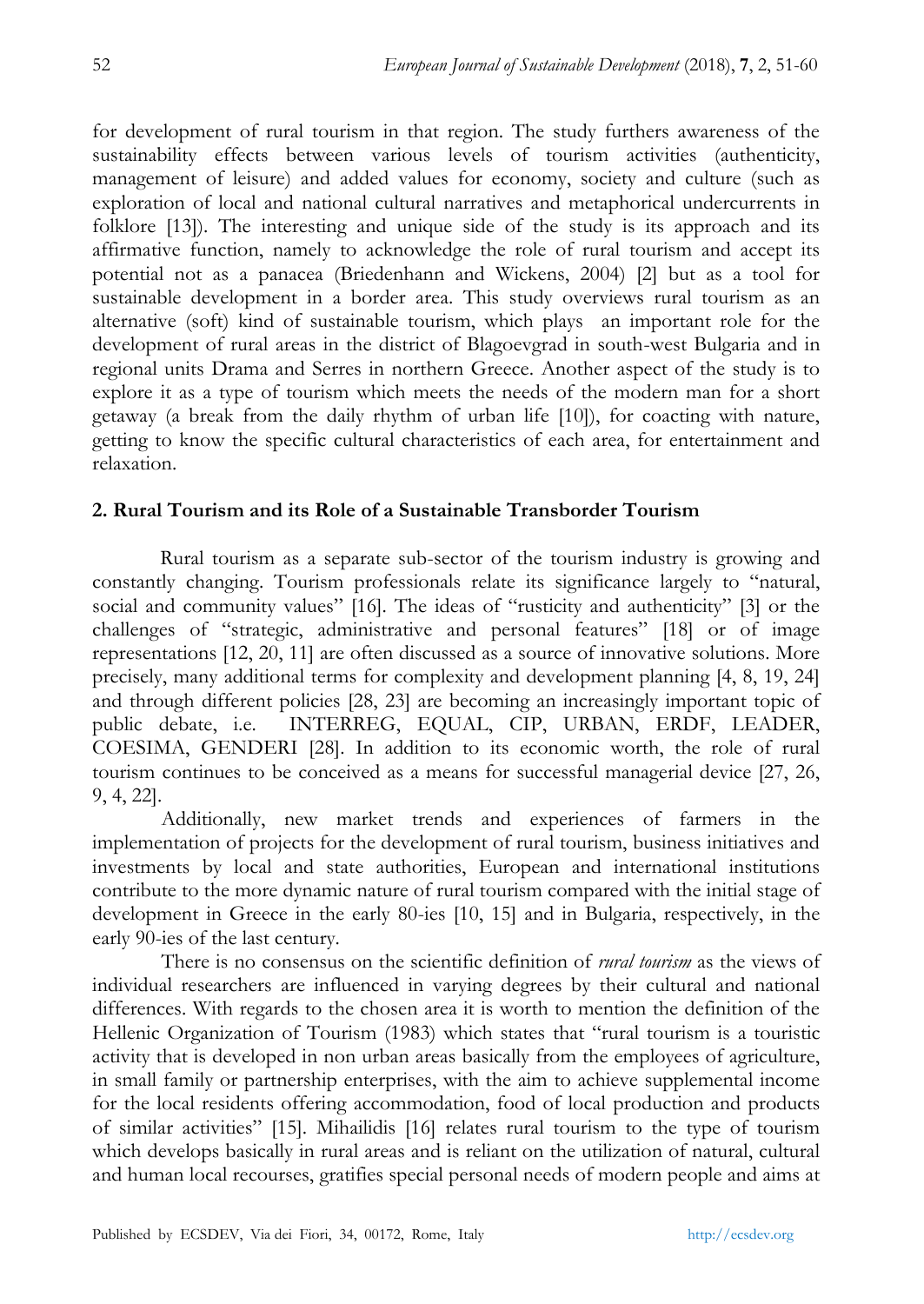the restraint and return of the local population to the homeland and at ensuring supplemental income and at the rise of living and cultural standard.

Initially, the functions of rural tourism were connected mostly to urban travelers whose basic motive was to stay in a village in order to be very close to nature [10, 21]. The quality of service in rural tourism is more sophisticated these days, but the aim of village visitors remains the same: to avoid urban noise and polluted urban environment. From a contemporary point of view, enlarging the limits of national rural tourism leads to sustainability on a transnational level.

Taking into consideration all of the above and applying it for the purposes of this paper, a new scope can be offered which in some way expands the concept of the term rural tourism and suggests the use of the concept of *transborder rural tourism*.

Transborder rural tourism is a specific type of alternative tourism that takes place in transborder rural communities [20, 25, 1], has huge potentials as regards identities and traditions peculiar to the rural way of life and successfully combines the use of existing natural and cultural resources, including cultural and historical heritage, agricultural activities, rest and recreation in a way that satisfies the needs of tourists and contributes to the economic development of border regions [23, 21, 4, 19].

## **3. Methodology and Analysis**

The development of transborder rural tourism requires the existence of certain preconditions. In this paper these preconditions will be examined, in order to see which the opportunities for cross-border cooperation in the area of rural tourism in south-west Bulgaria and northern Greece are. The regions that will be taken under consideration are the peripheral units Drama and Serres in Greece and the district of Blagoevgrad in Bulgaria.

The choice of these particular regions is predicated on their similar geographic positions along the rivers Struma (Strymonas) and Mesta (Nestos) and on their common historical background and economic development.

Based on the score cards used and completed by experts in the tourism area and complementary to the data from the questionnaires presented to the representatives of the tourism industry and tourists, separate assessments could be made about the competitiveness of the three regions that develop rural tourism as well as about their opportunities for transborder cooperation. The experts (30 experts -10 from each one of the three regions) evaluated the competitiveness of each region. The estimation was conducted on the basis of twelve criteria and several indicators an a scale of 1 to 10 points.

| Criteria                                                                     |
|------------------------------------------------------------------------------|
| Tourism infrastructure                                                       |
| Tourism superstructure                                                       |
| Nomenclature and deversification of the tourism product promoted in the area |
| Sustainable image of the region as a destination for rural tourism           |

**Table 1.** Criteria for analysis and evaluation of the destinations of rural tourism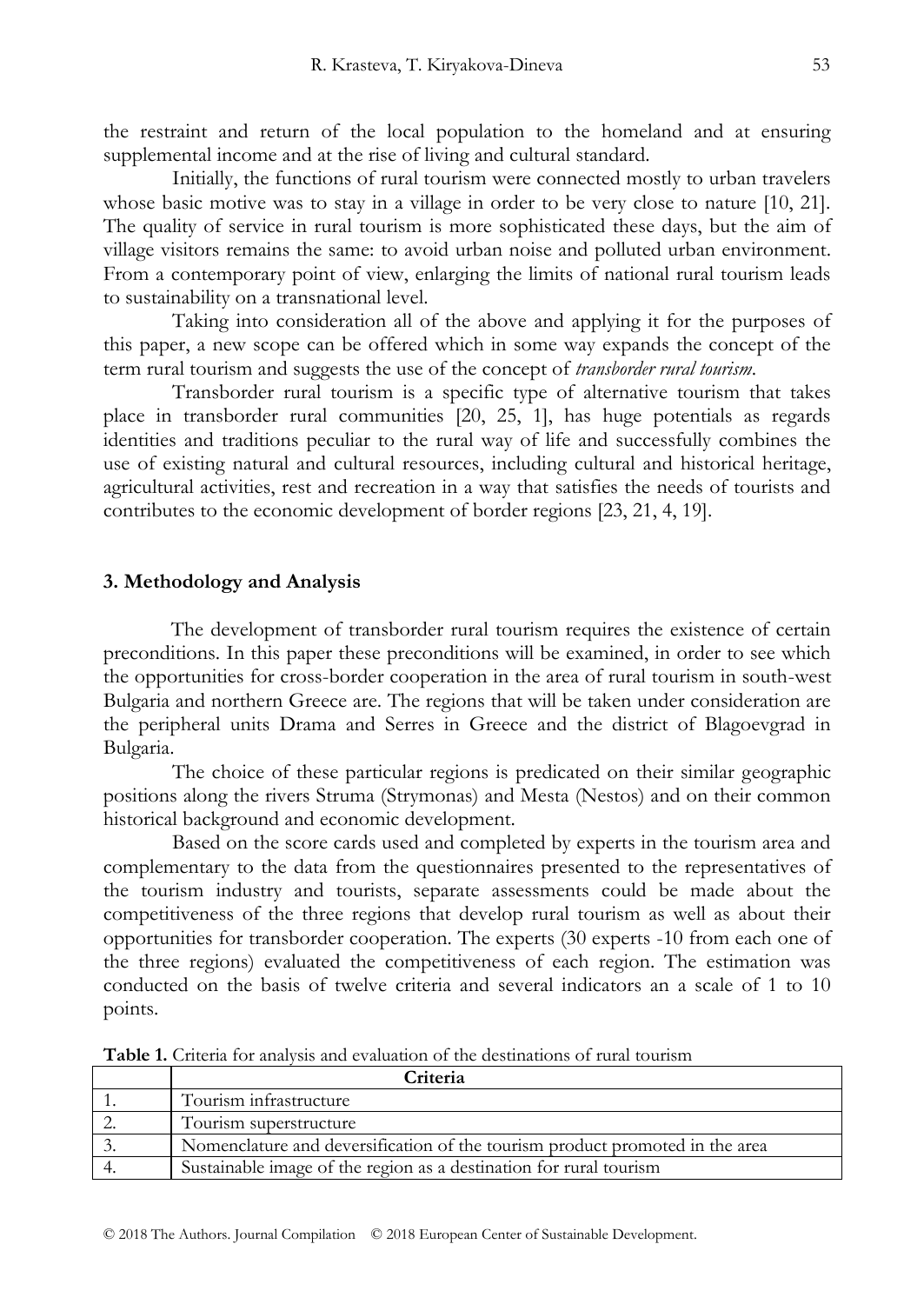| 5.  | Quality of stay (quality of the tourism product)                                     |
|-----|--------------------------------------------------------------------------------------|
| 6.  | Price of tourism product                                                             |
| 7.  | Competency of natural tourism resources                                              |
| 8.  | Competency of anthropogenic tourism resources                                        |
| 9.  | Conditions and development of intellectual capital                                   |
| 10. | Support on the side of public administration for the development of rural tourism in |
|     | the regions                                                                          |
| 11. | Development of the supply network                                                    |
| 12. | Ensuring the tourism development with strategic and planning documents               |

The criteria, elaborated by Ribov (1997) were modified and completed so as to show the objective reality in the examined regions.

The form for calculating **the complex aggregate indicator of competitiveness** is the following:

(1.1)

$$
CIC = (W_1 I_{TI} + W_2 I_{TS} + W_3 I_{NA} + W_4 I_{SM} + W_5 I_2 + W_6 I_P + W_7 I_{ANR} + W_8 I_{AAR} +
$$
  
+ W\_9 I\_{SDIC} + W\_{10} I\_{SPA} + W\_{11} I\_{SCD} + W\_{12} I\_{ASPD})

where: CIC - is the complex aggregate indicator of competitiveness for the regions that develop rural tourism,  $W$  - is the criteria weight,  $I_{TT}$  is the complex group indicator for infrastructure of the evaluated destination,  $I_{TS}$  – is the complex group indicator for tourism superstructure of the evaluated destination,  $I_{NA}$  –is the complex group indicator for nomenclature and assortment of the tourism product promoted in the evaluated destination,  $I_{SIM}$  – is the complex group indicator for the sustainable image of the evaluated destination,  $I_Q$  – is the complex group indicator for the quality of stay in the evaluated destination,  $I_P$  – is the complex group indicator for the price of the tourism product of the evaluated destination,  $I_{ANR}$  – is the complex group indicator for the competency of natural tourism resources of the evaluated destination,  $I_{AAR}$  –is the complex group indicator for the competency of anthropogenic tourism resources of the evaluated destination, **I**<sub>SDIC</sub> -is the complex group indicator for the conditions and developments of intellectual capital in the evaluated destination,  $I_{\text{SPA}}$  –is the complex group indicator for the support from the side of public administration for the development of the evaluated destination,  $I_{SCD}$  –is the complex group indicator for the development of the supply net of the evaluated destination and  $I_{\text{ASPD}}$  – is the complex group indicator for the assurance of tourism development with strategic and planning documents in the evaluated destination. For estimating the relative aggregate coefficient for competitiveness, which aims to compare the competitiveness of the three regions, the form that can be used is the following:

$$
(1.2) \qquad R_{circ} = \frac{CIC_e}{CIC_b},
$$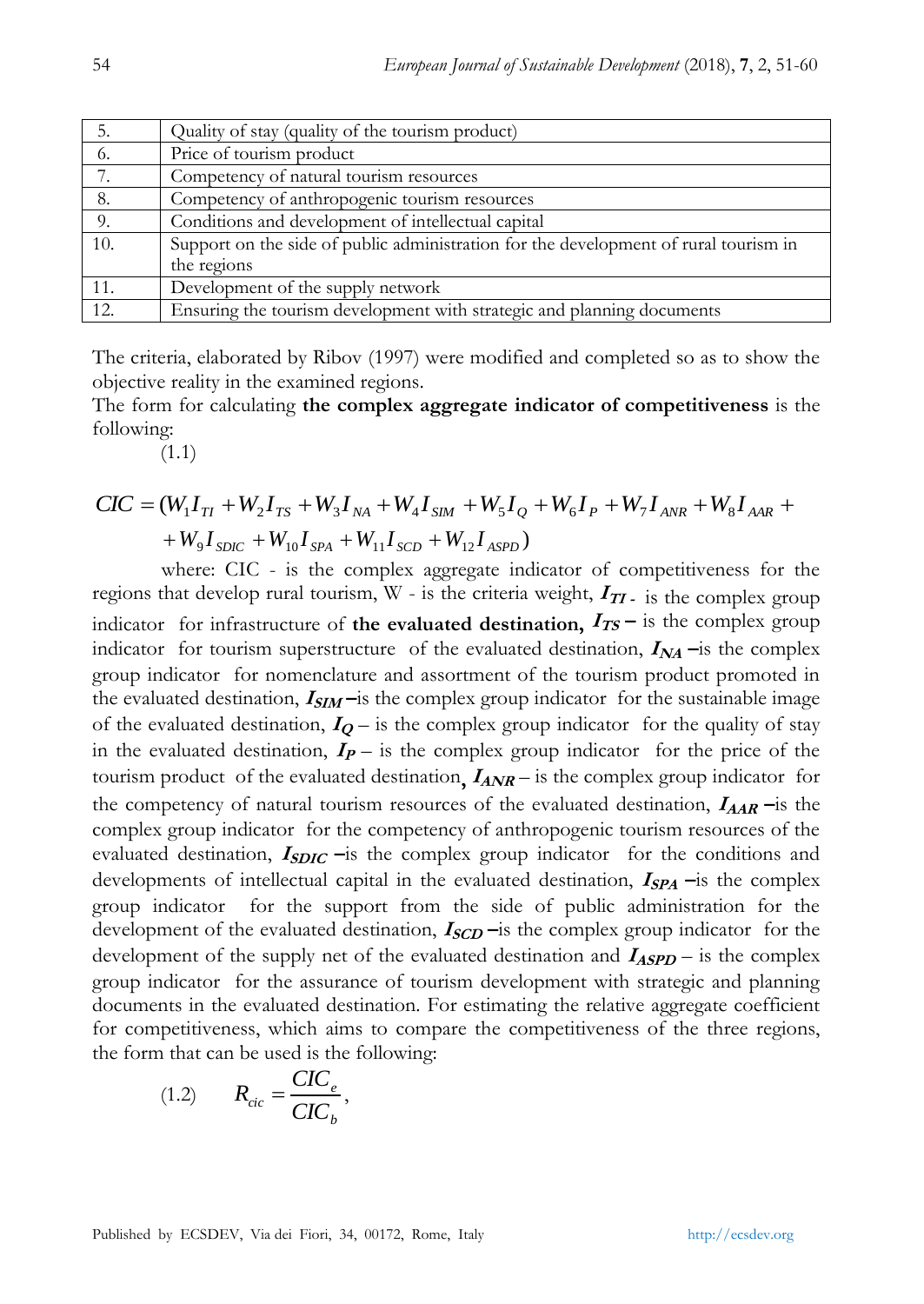where: *RCIC* **-** is the *relative aggregate coefficient for competitiveness of the evaluated destination***,** *CIC<sup>e</sup>* - is the complex aggregate indicator of competitiveness of the evaluated destination and *CIC<sup>b</sup>* **-** is the complex aggregate indicator of competitiveness of the base region for rural tourism, with which is the comparison done.

When the value of the relative aggregate coefficient for competitiveness is higher than one  $(R_{CIC}^{\text{}})^1$ , then the evaluated region for rural tourism is more-competitive in comparison with the base region. And the opposite, when the relative aggregate coefficient for competitiveness is lower than one ( $R<sub>CIC</sub>$  < 1), then the evaluated region is less-competitive than the base region for rural tourism. Figure 1 presents the absolute values of aggregate coefficients for competitiveness of the examined regions developing rural tourism.



*Figure 1. Absolute values of aggregate coefficients for competitiveness Source: own research of R. Krasteva* (2014)

The results from the calculation of the relative values of aggregate coefficients for competitiveness of the evaluated destinations are presented in tabular form in Table 3, Table 4 and Table 5.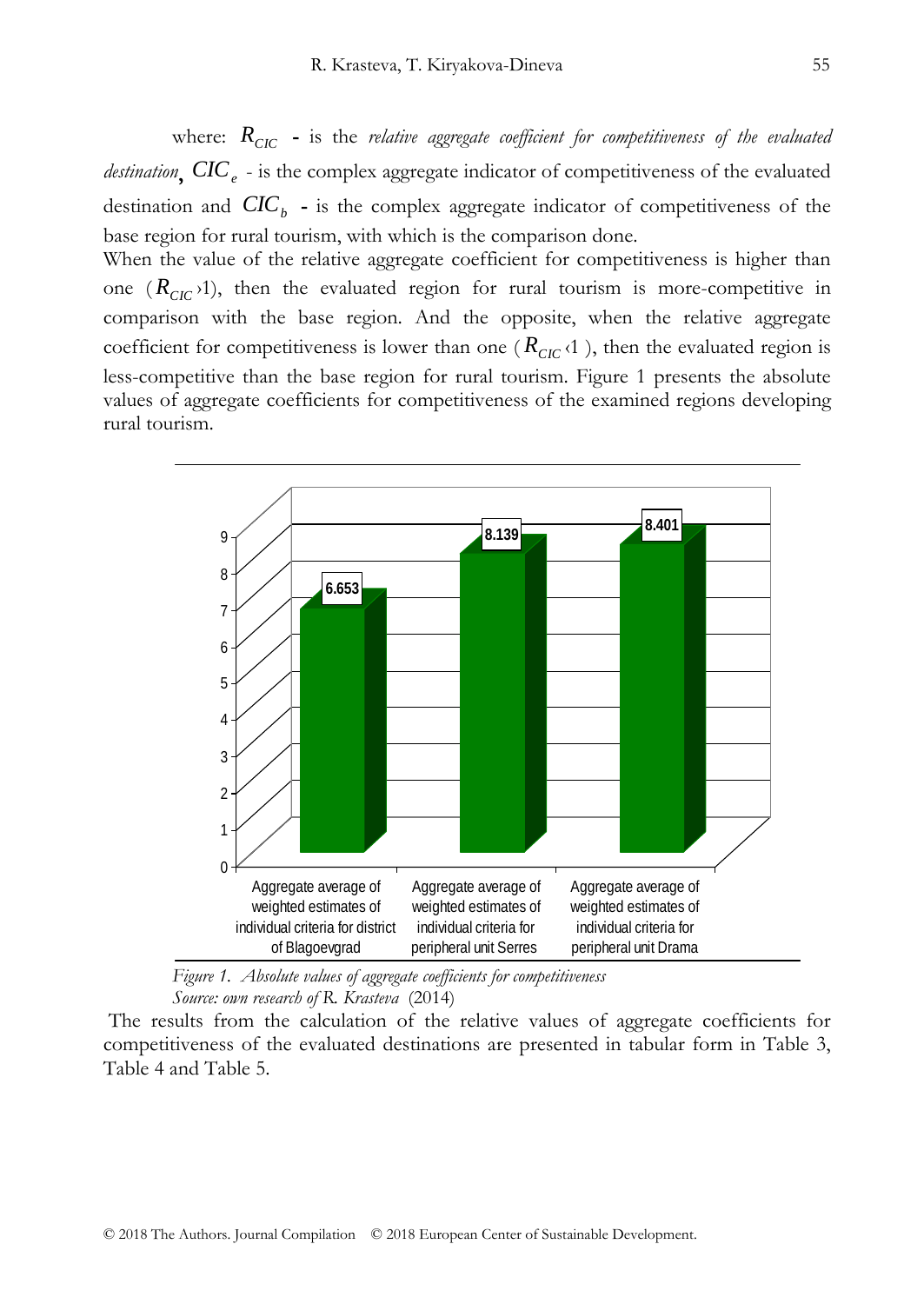| Blagoevgrad                                                                                                                       |          |             |        |
|-----------------------------------------------------------------------------------------------------------------------------------|----------|-------------|--------|
|                                                                                                                                   | Absolute | Percentage  |        |
|                                                                                                                                   | Values   |             |        |
| Aggregate average of weighted estimates of<br>individual criteria for district of Blagoevgrad                                     |          | 6,653       |        |
| Relative aggregate coefficient for<br>competitiveness of the district of Blagoevgrad in<br>comparison with peripheral unit Serres |          | 0.817422288 | 81.74% |
| Relative aggregate coefficient for<br>competitiveness of the district of Blagoevgrad in<br>comparison with peripheral unit Drama  |          | 0.791929532 | 79.19% |

**Table 2** Relative values of aggregate coefficient for competitiveness of district Blagoevgrad in comparison with peripheral units Serres and Drama

*Source: own research of R. Krasteva* (2014)

**Table 3** Relative values of aggregate coefficient for competitiveness of peripheral unit Serres in comparison with district Blagoevgrad and peripheral unit Drama

| <b>Serres</b>                                                                                                                     |                        |            |
|-----------------------------------------------------------------------------------------------------------------------------------|------------------------|------------|
|                                                                                                                                   | <b>Absolute Values</b> | Percentage |
| Aggregate average of weighted<br>estimates of individual criteria for peripheral<br>unit Serres                                   | 8.139                  |            |
| Relative aggregate coefficient for<br>competitiveness of peripheral unit Serres in<br>comparison with the district of Blagoevgrad | 1.223357884            | 122.34%    |
| Relative aggregate coefficient for<br>competitiveness of peripheral unit Serres in<br>comparison with peripheral unit Drama       | 0.968813237            | 96.88%     |

*Source: own research of R. Krasteva* (2014)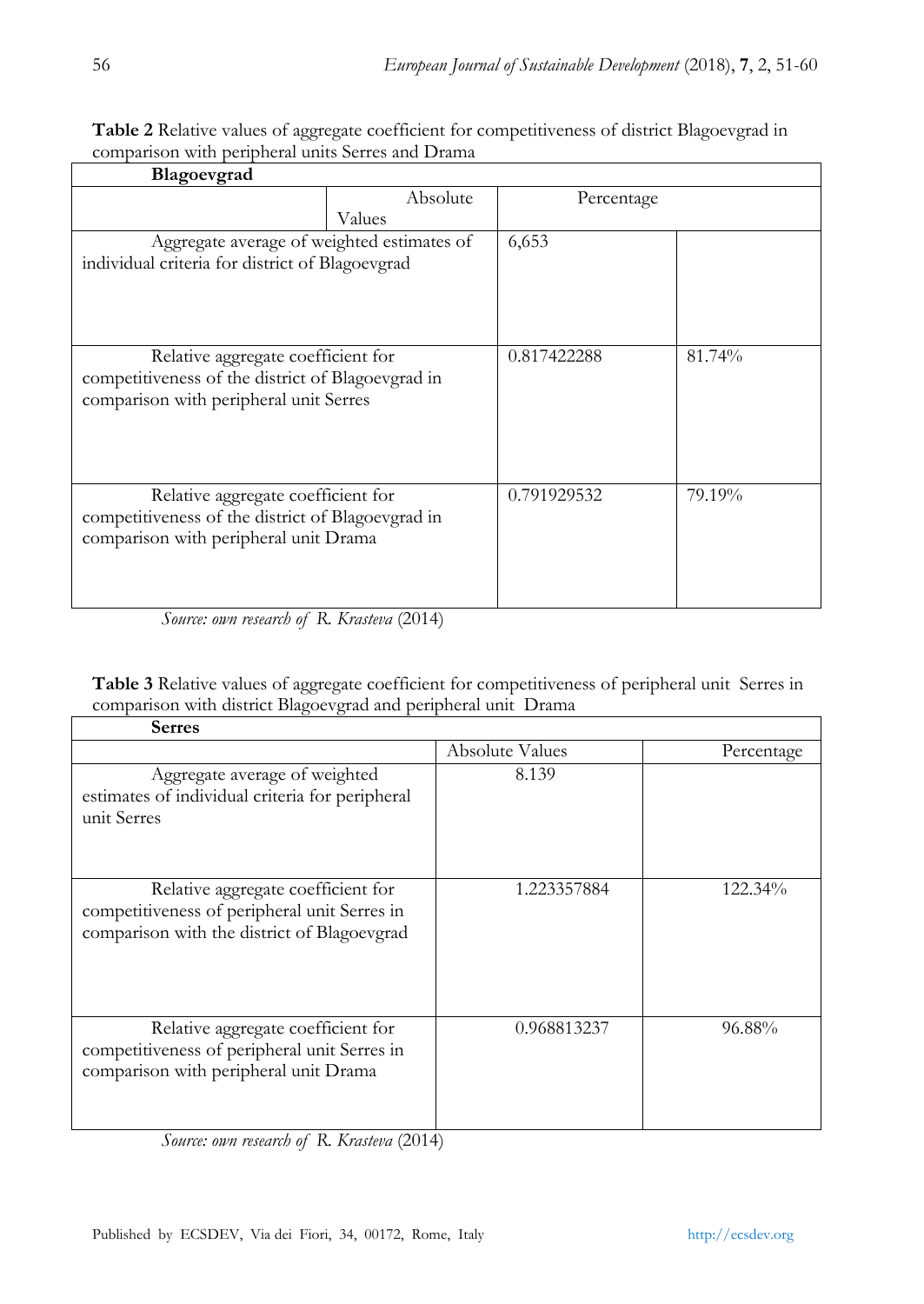|                                                                 | Table 4 Relative values of aggregate coefficient for competitiveness of peripheral unit Drama in |  |
|-----------------------------------------------------------------|--------------------------------------------------------------------------------------------------|--|
| comparison with district Blagoevgrad and peripheral unit Serres |                                                                                                  |  |

| Drama                                                                                                                            |                        |            |  |
|----------------------------------------------------------------------------------------------------------------------------------|------------------------|------------|--|
|                                                                                                                                  | <b>Absolute Values</b> | Percentage |  |
| Aggregate average of weighted<br>estimates of individual criteria for peripheral<br>unit Drama                                   | 8.401                  |            |  |
| Relative aggregate coefficient for<br>competitiveness of peripheral unit Drama in<br>comparison with the district of Blagoevgrad | 1.26273861             | 126.27%    |  |
| Relative aggregate coefficient for<br>competitiveness of peripheral unit Drama in<br>comparison with peripheral unit Serres      | 1.03219069             | 103.22%    |  |

*Source: own research of R. Krasteva* (2014)

## **5. Results and discussion**

In summarizing the data of the analysis and considering the additional graphical/ tabular representations, some main assessments of the competitiveness in the regions under exploration can be emphasized. The main results can be listed as follows:

- The peripheral unit Drama has the highest absolute value of aggregate coefficients for competitiveness followed by the peripheral unit of Serres and the district of Blagoevgrad, which corresponds to the degree of development of rural tourism in these regions.
- The profile of Blagoevgrad as a region for the development of rural tourism follows the profiles of the peripheral units Serres and Drama.

The development of sustainable rural tourism along the Bulgarian border can be considered with a time period of one or two decades. This could be explained by the later start of the development of rural tourism in Bulgaria as a whole (1994-1995) contrary to the picture in Greece (earlier start in 1982-1983). The transition to a more competitive sustainable transborder rural tourism has to take into account this correlation and additionally to take into account some other aspects, such as:

- $\checkmark$  A "Sustainable image of the region as a destination for a transborder rural tourism" can be asserted as leading criterion for both regions on the borderline. Interesting features are to be expected in the district of Blagoevgrad whereas the region is characterized by unexploited potentials for rural tourism.
- New effects of synergy are to be expected due to the new line of common transborder proactive measures which would be possible because of the more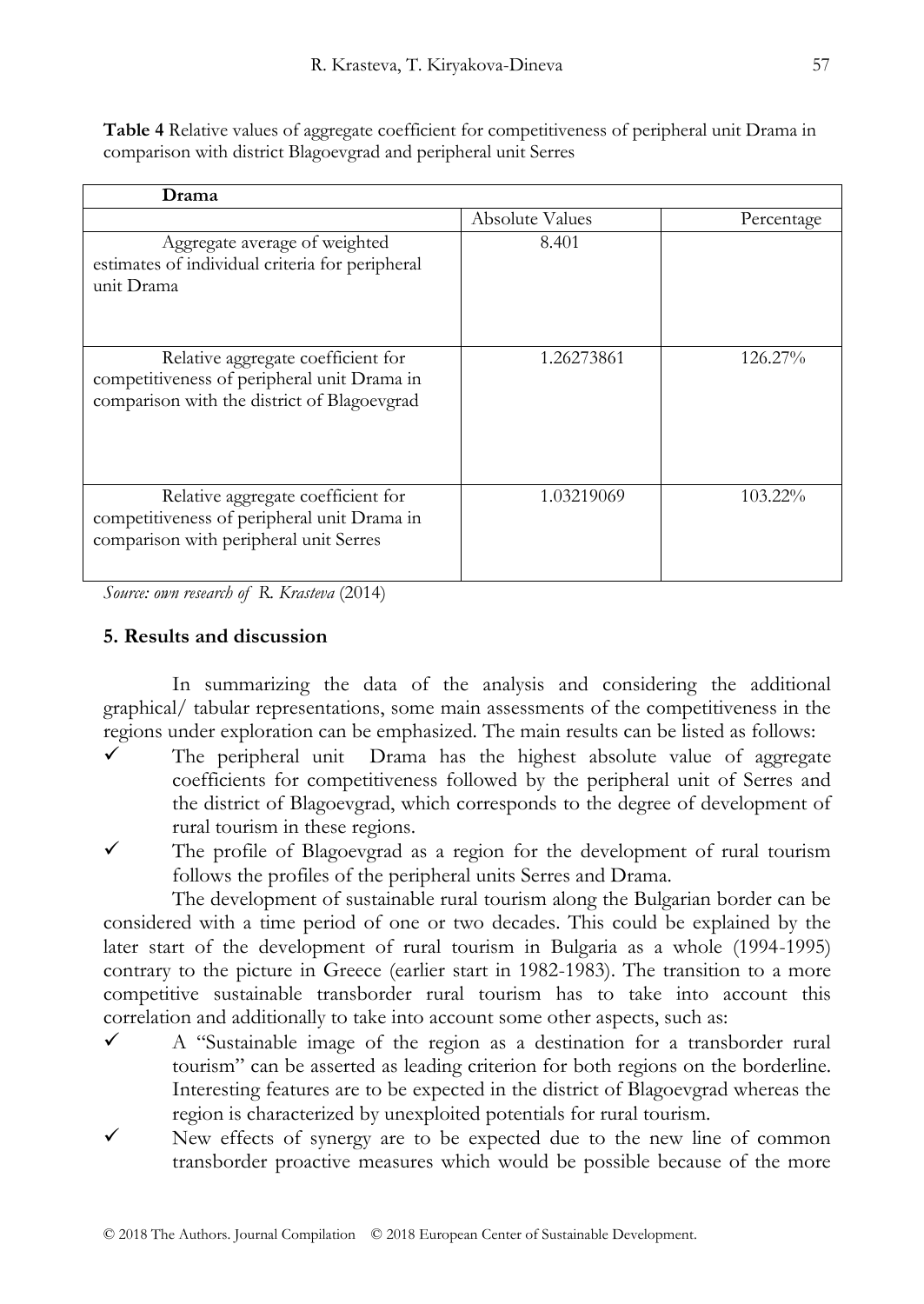intensive marketing activity for promoting the resorts of Bansko and Kovatchevitsa.

The proposed strategic aim is to be implemented in order to increase the competitiveness through coordination of tourism supply in the border area regions. Small steps to foster their implementation can be additionally made through other activities, such as:

- $\checkmark$  Achieving of coordinated joint actions for transborder tourism activities;
- $\checkmark$  Creating and offering of joint tourism products;
- $\checkmark$  Improving the organization and quality of tourism products;<br> $\checkmark$  Increasing the number of visits in the transporter areas and r
- Increasing the number of visits in the transborder areas and prolonging the tourist season;
- Improving the advertising and communication policy of the transborder regions;<br>Improving the distribution policy of the border regions, offering rural tourism:
- Improving the distribution policy of the border regions, offering rural tourism;
- Supporting the joint efforts for economic development, employment and sustainability.

The potential for increasing the competitiveness of rural tourism in the destinations of Blagoevgrad, Serres and Drama shows the need of the implementation of a set of actions, some of which require changes in the approach to the development of rural tourism of tourism approach, a more efficient work organization and establishment of new partnerships. Other possible actions, however, can be achieved through investments in technical facilities, equipment, or human resources.

The possible risks for the realization of the potential for increasing the competitiveness of transborder rural tourism in the destinations of Blagoevgrad, Serres and Drama are mainly connected with the lack of sufficient awareness among the local communities. There is unsatisfactory knowledge about joint activities, lack of satisfactory administrative capacity in the municipal administrations and local firms (knowledge of Greek and English, experience in project related networking, etc.) and lack of financial resources [10].

# **Conclusion**

The present paper dealt with the problem of enlarging the connection between rural tourism and sustainability in borderland. The need of re-thinking the role of rural tourism was discussed where a further awareness raising of the sustainability effects between various levels of tourism experience is to be expected. Natural and anthropogenic tourism resources, leisure management and sources of intellectual capital are seen as possible facilitators in that direction. The analysis and evaluation of the competitiveness of the regions in Bulgaria and Greece provided a framework on the basis of which a future strategy will give the opportunity for common initiatives for better sustainable transborder tourism on the one hand, and for a better rural tourism on a transborder level, on the other. Various added values for economy, society and culture can be further expected. Last but not least, it can be concluded that the above mentioned issues contained to a certain degree reflections of the main problems identified during the analysis and evaluation stage of the research.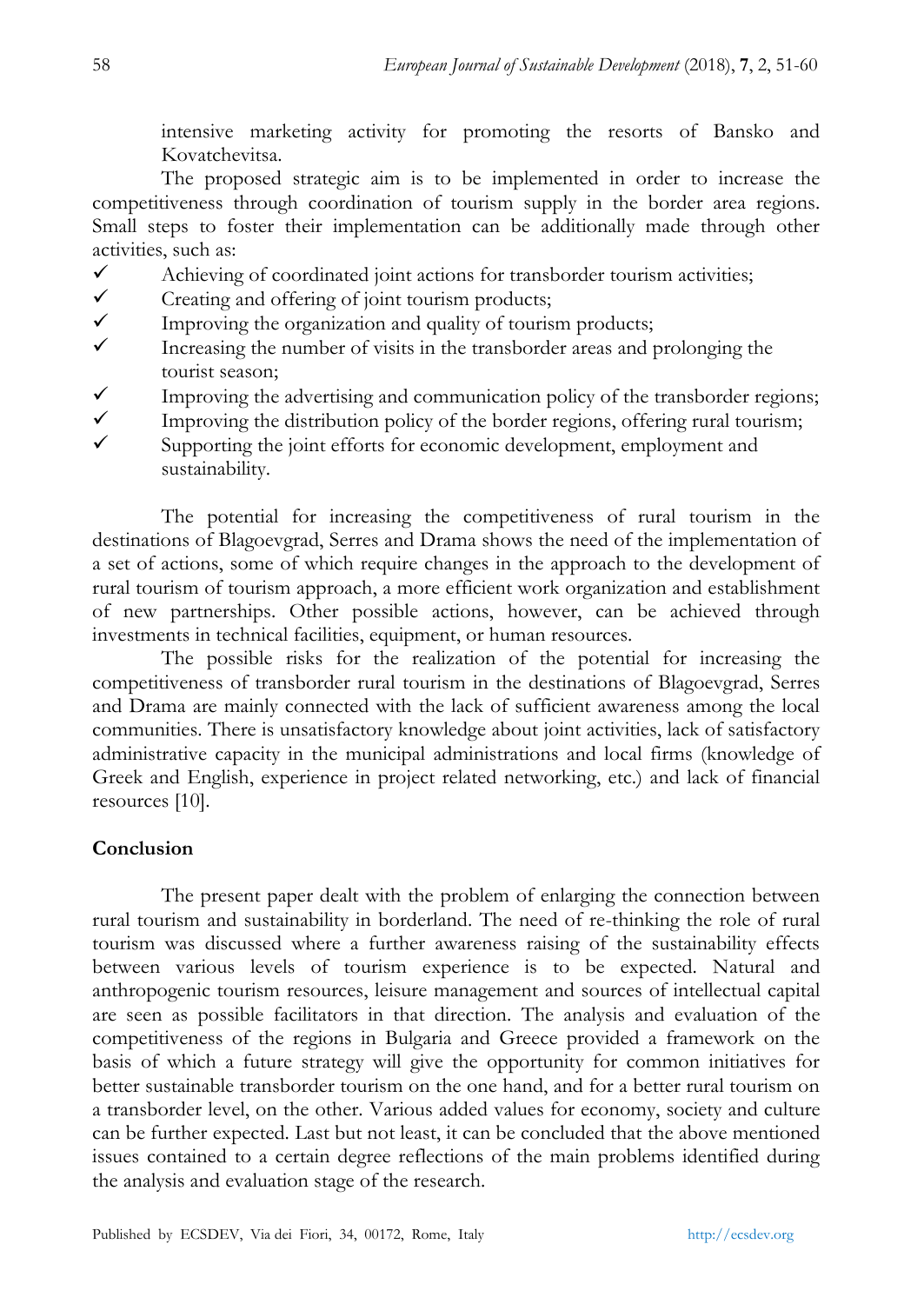## **References**

- Benovska-Sabkova, M., & Nedin, I. (2016.). Secular Mood, Community Consensus The Identity of the Bulgarian Muslims in Zlatograd. *Migration - Networks – Skills*, 67-84.
- Briedenhann, J., & Wickens, E. (2005). Combining qualitative and quantitative methods in evaluation-related rural tourism development research. *Methods in Development Research,* 85-92.
- Bouchon, F. & Rawat, K. (2016). Rural areas of ASEAN and Tourism Services, a Field for Innovative solutions. Social and Behavioral Sciences 224 (2016), pp. 44 – 51.
- Dimitrov, P. M., Stankova, M. Z., Vasenska, I., & Uzunova, D. (2017). Increasing attractiveness and image recognition of Bulgaria as a tourism destination. *Tourism & Management Studies*, 13(3), 39-47. doi:10.18089/tms.2017.13305
- Dolzblasz, S. (2017). From divided to shared spaces: Transborder tourism in the Polish-Czech borderlands. *Tourism and Geopolitics: Issues and Concepts from Central and Eastern Europe,* 163-177.
- Fedorov, M., & Korneevets, V. (2009). Trans-Border Regions in the System of the Regional Hierarchy: The Systemic Approach. *Baltic Region,* (2). doi:10.5922/2079-8555-2009-2-3
- Ilbery, B. (1995). Critical issues in tourism: A geographical perspective. *Applied Geography, 15*(1), 90.
- Ilbery. B., & Saxena, G. (2011). Integrated rural tourism in the English-Welsh cross-border region: An analysis of strategic, administrative and personal challenges. *Regional Studies.* 45 (8), 1139-1155.
- Kiryakova-Dineva, T., Hadzhipetrova-Lachova, M., & Chankova, Y. (2017). Intercultural Dialogue For Education In The Mediterranean Region. *EDULEARN17 Proceedings*. doi:10.21125/edulearn.2017.1845
- Krasteva, R. (2014). Selski turizam. Mezhduregionalni osobenosti. Sofia: Avangard Prima. [in Bulgarian.
- Кръстева, Р. (2014). Селски туризъм. Междурегионални особености. София: Авангард Прима.]
- Kyurova, V., & Yaneva, D. (2017). Research On The Impact Of The Corporate Image On The Competitiveness Of Interior Design Enterprises. *CBU International Conference Proceedings, 5*, 495. doi:10.12955/cbup.v5.973
- Kyurova, V. (2013). The image as a source of competitive advantage in hotel business. *Entrepreneurship*, *1*(1- 2), 70-76.
- Levunlieva, M., Kiryakova-Dineva, T., & Krasteva, R. (2017). Information Availability And The Process Of Academic Internationalization (On The Example Of South-West University "Neofit Rilski" - Blagoevgrad). *EDULEARN17 Proceedings*. doi:10.21125/edulearn.2017.1067
- Levunlieva. (2017). Metaphorical Undercurrents in Bulgarian Folk Songs. *Analele Universităţii din Craiova. Seria Ştiinţe Filologice. Lingvistică*, *(1-2)*, 287-297.
- Logothetis, M. (1988). Rural Tourism an alternative solution. Athens.
- Mihailidis, D. (2009). "Rural Tourism concerns negatively and Philoxenia". Tourism and People. Sept.-Okt. 2009. Vol 90. 19-26.
- Ribov, Manol (1997). Konkurentsiya i konkurentosposobnost na turisticheskiya product. Sofia [in Bulgarian: Рибов, М., (1997): Конкуренция и конкурентоспособност на туристическия продукт, София. unwe.acad.bg/yearbook/2007/6.pdf
- Saxena, G. (2016). Marketing Rural Tourism. doi:10.4337/9781784710880
- Smith, V. L., & Eadington, W. R. (1996). *Tourism alternatives: Potentials and problems in the development of tourism*. Chichester etc.: John Wiley & Sons.
- Sofield, T. H. (2006). Border Tourism and Border Communities: An Overview. *Tourism Geographies, 8*(2), 102- 121.
- Stankova, M., & Vasenska, I. (2015). Competitiveness and tourism development: In search of positive imagerepresentations of Bulgaria as a destination. *Ekonomika, 61*(3), 43-60. doi:10.5937/ekonomika1503043s
- Stoykova, B. (2008). Contemporary tendencies in development of sacred tourism in Bulgaria. *International Review on Public and Nonprofit Marketing, 6*(1), 1-9. doi:10.1007/s12208-008-0020-7
- Studzieniecki, T., & Korneevets, V. (2016). The role of the European neighbourhood policy instrument in the tourist development of the Lithuanian – Polish – Russian Borderland. *XIX. Mezinárodní Kolokvium O Regionálních Vědách. Sborník Příspěvků.* doi:10.5817/cz.muni.p210-8273-2016-146